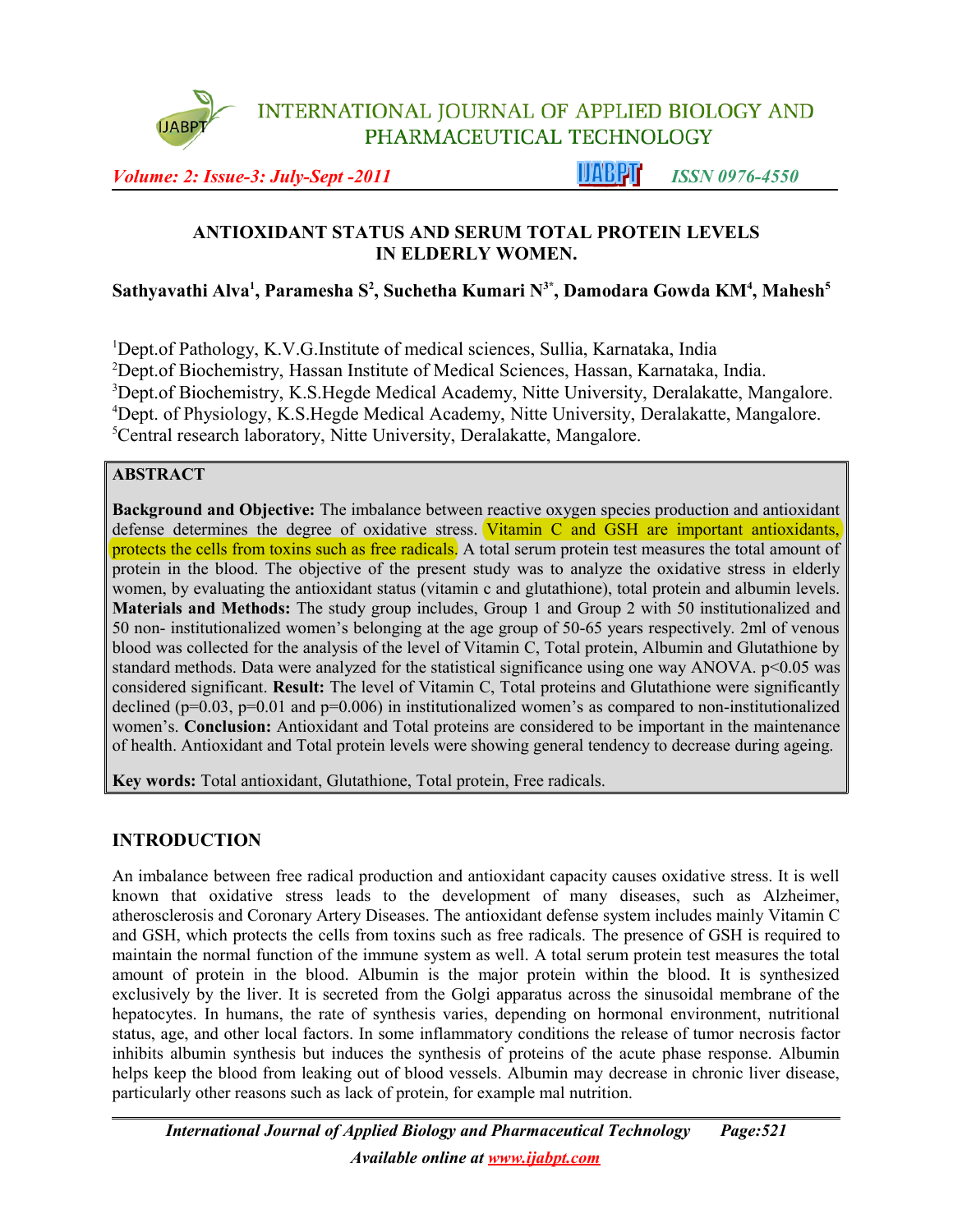

# **Suchetha** *et al ISSN 0976-4550*

Though the concentration of serum protein, Vitamin C and GSH was estimated in elders, the comparative study on serum protein, Vitamin C and GSH level in elderly women at different environment was not well documented. Therefore the present study was undertaken to compare the antioxidant status and total serum protein levels in elderly women. The oxidative stress theory of aging offers the best mechanistic elucidation of the aging phenomenon and other age-related diseases. The susceptibility of an individual depends on the antioxidant status of the body.

## **MATERIALS AND METHODS**

Elderly women reporting to central research laboratory of Nitte University were employed in the present study after an informed and written consent from all the subjects. To compare the antioxidant status, Vitamin C and total serum protein levels in elderly women, the institutionalized and non- institutionalized women's belonging to the age group of 50±10 years were selected. Subjects with congenital neurological or psychiatric pathologies, metabolic diseases, acute or chronic diseases were excluded in the present study. The study group includes Group-1 and Group-2 with 50 institutionalized and 50 noninstitutionalized women's. 2 ml of venous blood was collected for the analysis of the level of Vitamin C, Total protein, Albumin and Glutathione by standard methods. The concentration of Vitamin C was assayed by DNPH method. The level of Total protein, albumin and Glutathione was determined by standard methods. Data were analyzed for the statistical significance using one way ANOVA, and were expressed as Mean $\pm$ S.D, p<0.05 was considered significant.

### **RESULTS**

The level of Vitamin C was significantly declined  $(p=0.03)$  in institutionalized women's as compared to non- institutionalized women's (Table-1, Fig.1). The concentration of Total protein was also significantly declined (p=0.01) in institutionalized women's as compared to non- institutionalized women's (Table-1, Fig.1). The concentration of Glutathione was also found to be decreased significantly ( $p=0.006$ ) in institutionalized women's as compared to non- institutionalized women's (Table-1, Fig.1).

| <b>PARAMETERS</b>               | Institutionalized<br>Women | Non institutionalized Women P VALUE |       |
|---------------------------------|----------------------------|-------------------------------------|-------|
| VITAMIN C<br>(mg/dL)            | $0.74 \pm 0.24$            | $0.9 \pm 0.29$                      | 0.03  |
| <b>TOTAL PROTEIN</b><br>(g/dL)  | $3.00 + 0.28$              | $3.19 + 0.26$                       | 0.01  |
| <b>GLUTATHIONE</b><br>(mmol/mg) | $0.82 + 0.52$              | $1.18 \pm 0.34$                     | 0.006 |

**Table-1: The concentration of Vitamin-C, Total protein and Glutathione in institutionalized and non-institutionalized women's (Values are Mean + S.D, n=50 each).**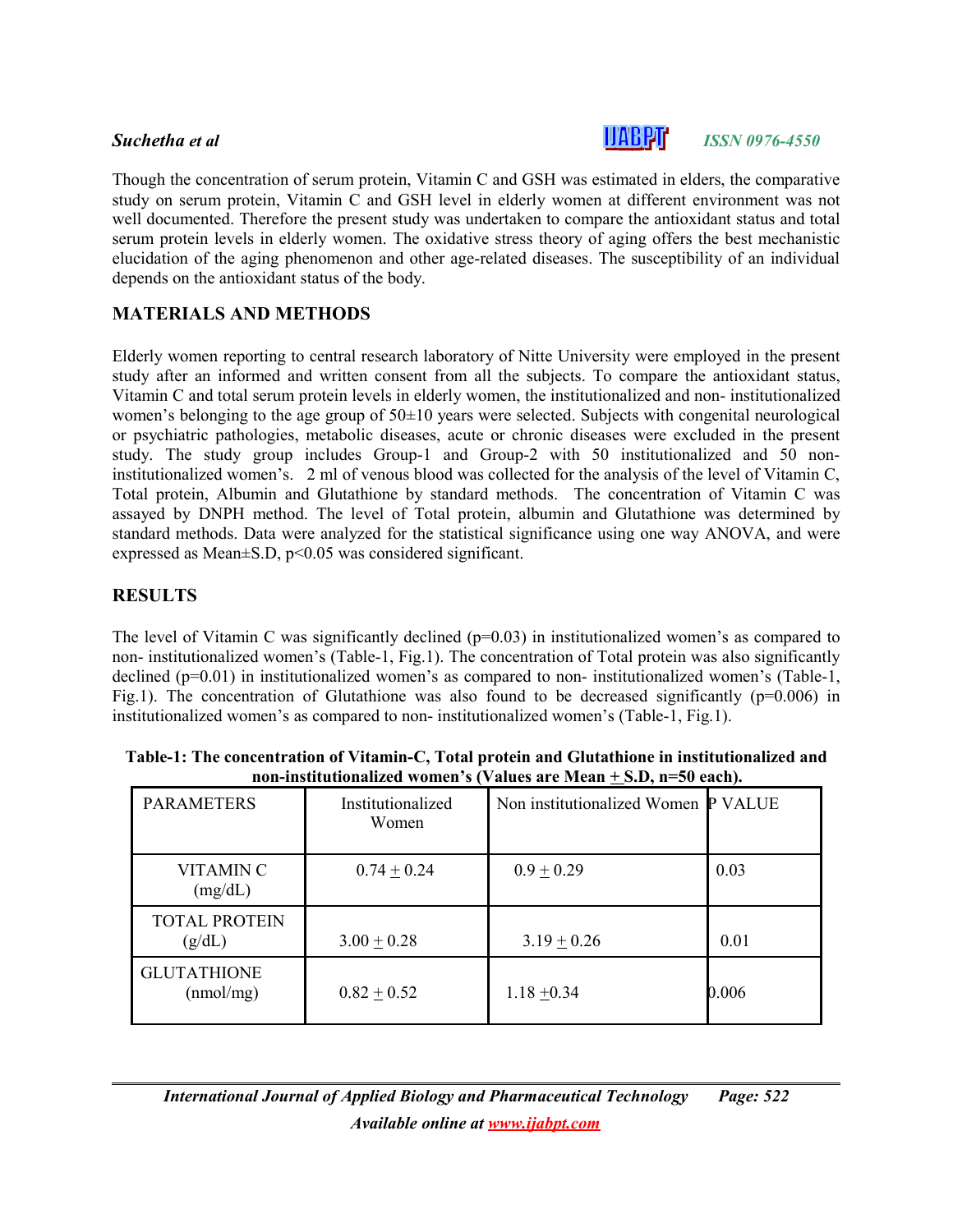

#### **Suchetha** *et al ISSN 0976-4550*



**Fig-1: Comparison of the concentration of Vitamin-C, Total protein and Glutathione in institutionalized and non-institutionalized women's. The level of Vitamin C, Total protein and Glutathione was declined significantly in institutionalized women's as compared to noninstitutionalized women's. p = 0.03, 0.01 and 0.006 respectively for Vitamin C, Total protein and Glutathione.** 

## **DISCUSSION**

Antioxidant and Total proteins were considered to be important in the maintenance of health.

Antioxidant level and Total proteins were showing general tendency to decrease during ageing (1). In our study, we found that the concentration of Vitamin-C and Total Protein was significantly declined in institutionalized women when compared non- institutionalized women's. Albumin is the major protein within the blood. It is synthesized exclusively by the liver. It is secreted from the Golgi apparatus across the sinusoidal membrane of the hepatocytes. In humans, the rate of synthesis varies, depending on hormonal environment, nutritional status, age, and other local factors (2). In some inflammatory conditions the release of tumor necrosis factor inhibits albumin synthesis but induces the synthesis of proteins of the acute phase response. Albumin helps keep the blood from leaking out of blood vessels. Albumin also helps carry some medicines and other substances through the blood and is important for tissue growth and healing. Albumin may decrease in chronic liver disease, particularly other reasons such as lack of protein, for example mal nutrition. The decline in total protein in institutionalized women might be due to the poor nutrition.

Vitamins are organic chemicals that a given living organism requires in trace quantities for good health, but which the organism cannot synthesize and therefore must obtain from the diet (3). A significant decline in the concentration of vitamin C can cause scurvy, which manifests itself in loose teeth, hemorrhages, bruising, and inability to fight off infection, mild anemia, and bleeding (4,5). The level of Glutathione was also significantly decreased in institutionalized women when compared noninstitutionalized women (6, 7). Vitamin C or L-ascorbate is a water soluble vitamin and an essential nutrient. It works by helping to form and maintain collagen.